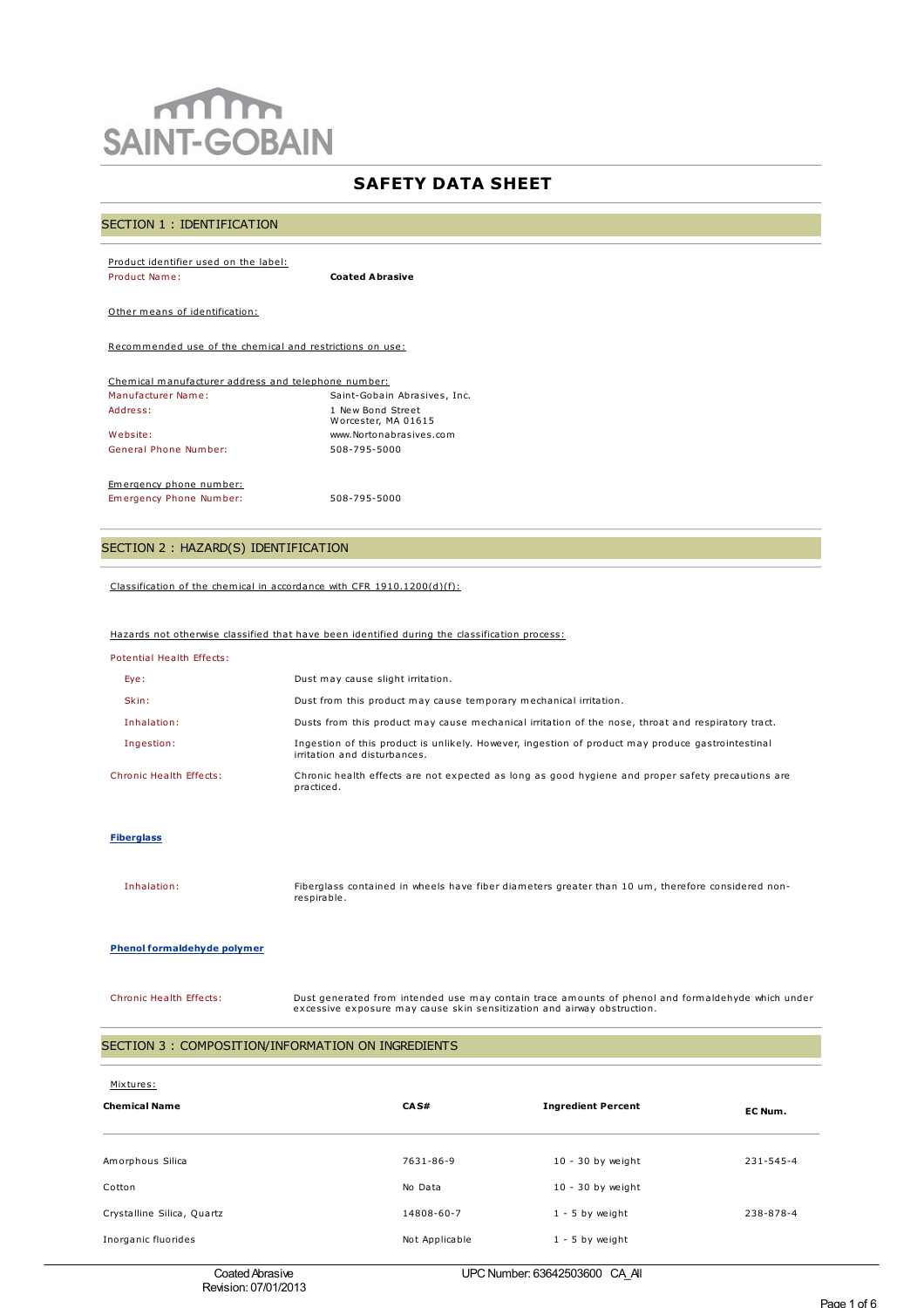| Fiberglass                     | 65997-17-3      | $1 - 5$ by weight   | $266 - 046 - 0$ |
|--------------------------------|-----------------|---------------------|-----------------|
| Epoxy resin                    | 25068-38-6      | $5 - 10$ by weight  |                 |
| Precipitated Calcium Carbonate | $471 - 34 - 1$  | $1 - 5$ by weight   | 207-439-9       |
| Aliphatic Amines               | No Data         | $1 - 5$ by weight   |                 |
| Aluminum Oxide, Non-fibrous    | $1344 - 28 - 1$ | $10 - 30$ by weight | $215 - 691 - 6$ |
| Phenol formaldehyde polymer    | $9003 - 35 - 4$ | $10 - 30$ by weight |                 |

## SECTION 4 : FIRST AID MEASURES

#### Description of necessary measures:

| Eye Contact:  | Immediately flush eyes with plenty of water for at least 15 to 20 minutes. Ensure adequate flushing of<br>the eyes by separating the eyelids with fingers.<br>Get medical attention, if irritation or symptoms of overexposure persists. |
|---------------|------------------------------------------------------------------------------------------------------------------------------------------------------------------------------------------------------------------------------------------|
| Skin Contact: | Immediately wash skin with soap and plenty of water.<br>Get medical attention if irritation develops or persists.                                                                                                                        |
| Inhalation:   | If dust from cutting or drilling is inhaled, remove the affected person to fresh air. If symptoms persist,<br>get medical attention.                                                                                                     |
| Ingestion:    | Accidental ingestion of this material is unlikely. If this does occur, watch person for several days to<br>make sure intestinal blockage does not occur. If symptoms persist, call a physician.                                          |

#### Indication of immediate medical attention and special treatment needed:

|  | Note to Physicians: | No information available. |
|--|---------------------|---------------------------|
|--|---------------------|---------------------------|

## SECTION 5 : FIRE FIGHTING MEASURES

#### Suitable and unsuitable extinguishing media:

| Suitable Extinguishing Media:   | Use any extinguishing media appropriate for the surrounding fires. |
|---------------------------------|--------------------------------------------------------------------|
| Unsuitable extinguishing media: | None.                                                              |

## Special protective equipment and precautions for fire-fighters:

| Protective Equipment: | equivalent) and full protective gear. | As in any fire, wear self-contained breathing apparatus pressure-demand, MSHA/NIOSH (approved or |
|-----------------------|---------------------------------------|--------------------------------------------------------------------------------------------------|
| <b>NFPA Ratings:</b>  |                                       |                                                                                                  |
| <b>NFPA Health:</b>   |                                       |                                                                                                  |
| NFPA Flammability:    |                                       |                                                                                                  |
| NFPA Reactivity:      |                                       |                                                                                                  |
| NFPA Other:           |                                       |                                                                                                  |

## SECTION 6 : ACCIDENTAL RELEASE MEASURES

| Methods and materials for containment and cleaning up: |                                                                                                                                                                                                                                               |
|--------------------------------------------------------|-----------------------------------------------------------------------------------------------------------------------------------------------------------------------------------------------------------------------------------------------|
| Methods for containment:                               | Containment of this material should not be necessary.                                                                                                                                                                                         |
| Methods for cleanup:                                   | Shovel or sweep up for re-use or disposal. Avoid creating dusty conditions.<br>Evaluate residue to determine if it is a hazardous waste by characteristic.<br>Dispose of in accordance with Local, State, Federal and Provincial regulations. |

| SECTION 7: HANDLING and STORAGE |  |  |  |  |
|---------------------------------|--|--|--|--|
|---------------------------------|--|--|--|--|

| Precautions for safe handling:                                |                                                     |
|---------------------------------------------------------------|-----------------------------------------------------|
| Handling:                                                     | Handle with adequate ventilation for nuisance dust. |
| Hygiene Practices:                                            | Wear suitable gloves and eye/face protection.       |
| Conditions for safe storage, including any incompatibilities: |                                                     |
| Storage:                                                      | No special storage conditions required.             |
|                                                               |                                                     |

## SECTION 8: EXPOSURE CONTROLS, PERSONAL PROTECTION

EXPOSURE GUIDELINES: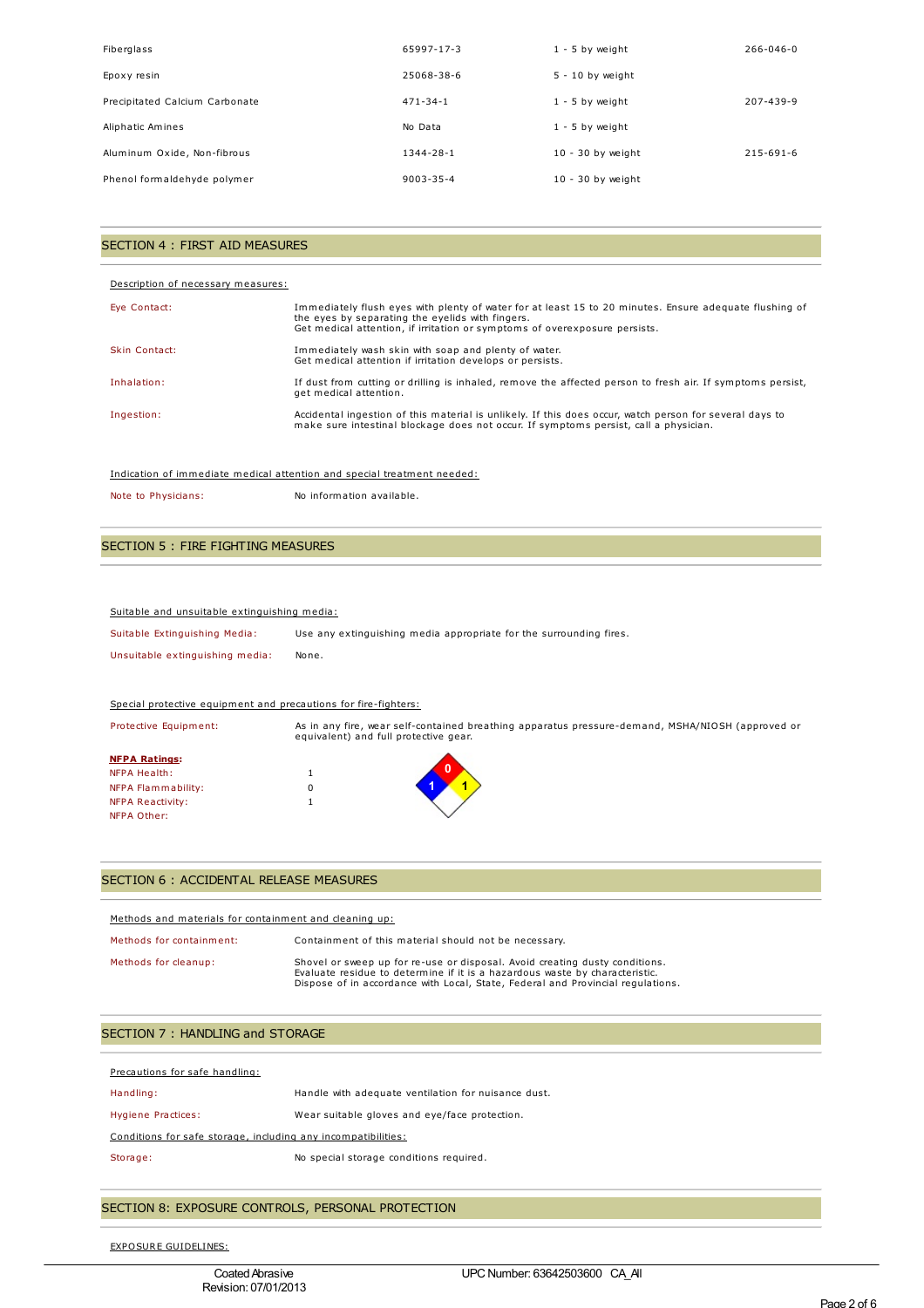| Ingredient                               | <b>Guideline OSHA</b>                                                                                                  | <b>Guideline NIOSH</b>                                                                                 | <b>Guideline ACGIH</b>                                                                                                                                   | Quebec Canada                                       | <b>Ontario Canada</b>                                 |
|------------------------------------------|------------------------------------------------------------------------------------------------------------------------|--------------------------------------------------------------------------------------------------------|----------------------------------------------------------------------------------------------------------------------------------------------------------|-----------------------------------------------------|-------------------------------------------------------|
| Crystalline Silica,<br>Ouartz            |                                                                                                                        |                                                                                                        | <b>TLV-TWA: 0.025</b><br>mg/m3 Respirable<br>fraction $(R)$                                                                                              | VEMP-TWA: 0.1<br>mg/m3 Respirable<br>fraction (R)   | OEL-TWAEV: 0.05<br>mg/m3 Respirable<br>fraction $(R)$ |
| <b>Inorganic fluorides</b>               | PEL-TWA 2.5 mg/m3                                                                                                      | REL-TWA 2.5 mg/m3                                                                                      | TLV-TWA 2.5 $mq/m3$                                                                                                                                      |                                                     |                                                       |
| <b>Fiberglass</b>                        | PEL-TWA: 1 f/cc as<br>Continuous filament<br>glass                                                                     |                                                                                                        | TLV-TWA: 1 f/cc as<br>Continuous filament<br>glass<br>TLV-TWA: 5 mg/m3 as<br>Continuous filament<br>glass                                                |                                                     |                                                       |
| <b>Precipitated Calcium</b><br>Carbonate | PEL-TWA: 5 mg/m3<br>Respirable fraction (R)<br>PEL-TWA: 15 mg/m3<br>Total particulate/dust<br>(T)                      |                                                                                                        |                                                                                                                                                          | VEMP-TWA: 10<br>mg/m3 Total<br>particulate/dust (T) | OEL-TWAEV: 10<br>mq/m3<br>OEL-TWAEV: 10<br>mg/m3      |
| Aluminum Oxide, Non-<br>fibrous          | PEL-TWA: 5 mg/m3<br>Respirable fraction (R)<br>PEL-TWA: 15 mg/m3<br>Total particulate/dust<br>(T)                      |                                                                                                        | TLV-TWA: 10 mg/m3                                                                                                                                        | VEMP-TWA: 10<br>mg/m3 Total<br>particulate/dust (T) | OEL-TWAEV: 10<br>mg/m3 Total<br>particulate/dust (T)  |
| Ingredient                               | Alberta Canada                                                                                                         | Mexico                                                                                                 | <b>British Columbia</b>                                                                                                                                  |                                                     |                                                       |
|                                          |                                                                                                                        |                                                                                                        | Canada                                                                                                                                                   |                                                     |                                                       |
| Crystalline Silica,<br>Quartz            | OEL-TWA: 0.1 mg/m3<br>Respirable fraction (R)                                                                          | LMPE-PPT: $0.1$ mg/m3<br>Respirable fraction (R)                                                       | <b>OEL-TWA: 0.025</b><br>mg/m3 Respirable<br>fraction $(R)$                                                                                              |                                                     |                                                       |
| Precipitated Calcium<br>Carbonate        | OEL-TWA: 10 mg/m3<br>OEL-TWA: 5 mg/m3<br>Respirable fraction (R)<br>OEL-TWA: 10 mg/m3<br>Total particulate/dust<br>(T) | LMPE-PPT: $10 \text{ mg/m}$ 3<br>Inhalable fraction (I)<br>LMPE-CT: 20 mg/m3<br>Inhalable fraction (I) | OEL-TWA: 3 mg/m3<br>Respirable fraction (R)<br>OEL-TWA: 10 mg/m3<br>Total particulate/dust<br>(T)<br>OEL-STEL: 20 mg/m3<br>Total particulate/dust<br>(T) |                                                     |                                                       |

## Appropriate engineering controls:

| <b>Engineering Controls:</b>           | General dilution ventilation and/or local exhaust ventilation should be provided as necessary to<br>maintain exposures below occupational exposure limits.                                                                                       |
|----------------------------------------|--------------------------------------------------------------------------------------------------------------------------------------------------------------------------------------------------------------------------------------------------|
| Individual protection measures:        |                                                                                                                                                                                                                                                  |
| Eye/Face Protection:                   | Always WEAR SAFETY GLASSES or some type of eye protection when grinding.                                                                                                                                                                         |
| Skin Protection Description:           | Protective gloves.<br>Long sleeved shirt and long pants.                                                                                                                                                                                         |
| Respiratory Protection:                | When workers are facing airborne particulate/dust concentrations above the exposure limit they must<br>use appropriate certified respirators.<br>A properly fitted NIOSH approved disposable N 95 type dust respirator or better is recommended. |
| Other Protective:                      | Use of this product may create elevated sound levels. Hearing protection should be worn where<br>required (see OSHA 29 CFR 1910.134 and other applicable requlations).                                                                           |
| <b>General Hygiene Considerations:</b> | Handle in accordance with good industrial hygiene and safety practice.<br>Remove and wash contaminated clothing before re-use.<br>Avoid getting dust into boots and gloves through wrist bands and pant tucks.                                   |

## SECTION 9 : PHYSICAL and CHEMICAL PROPERTIES

## PHYSICAL AND CHEMICAL PROPERTIES:

| Physical State Appearance:       | Solid article.  |
|----------------------------------|-----------------|
| Odor:                            | Odorless.       |
| Flash Point:                     | Does not apply. |
| Lower Flammable/Explosive Limit: | Not available.  |
| Upper Flammable/Explosive Limit: | Not available.  |
| Auto Ignition Temperature:       | Not determined. |

## SECTION 10 : STABILITY and REACTIVITY

| Chemical Stability:                 |                                                                                                                                                                             |
|-------------------------------------|-----------------------------------------------------------------------------------------------------------------------------------------------------------------------------|
|                                     |                                                                                                                                                                             |
| Chemical Stability:                 | Stable under normal conditions.                                                                                                                                             |
| Possibility of hazardous reactions: |                                                                                                                                                                             |
| Hazardous Polymerization:           | Hazardous polymerization does not occur.                                                                                                                                    |
| Conditions To Avoid:                |                                                                                                                                                                             |
| Conditions to Avoid:                | Keep away from heat, sparks, or open flame.                                                                                                                                 |
| Hazardous Decomposition Products:   |                                                                                                                                                                             |
| Special Decomposition Products:     | In use, dust and decomposing odors may be generated. In most cases, the material removed from<br>the workplace will be significantly greater than the sandpaper components. |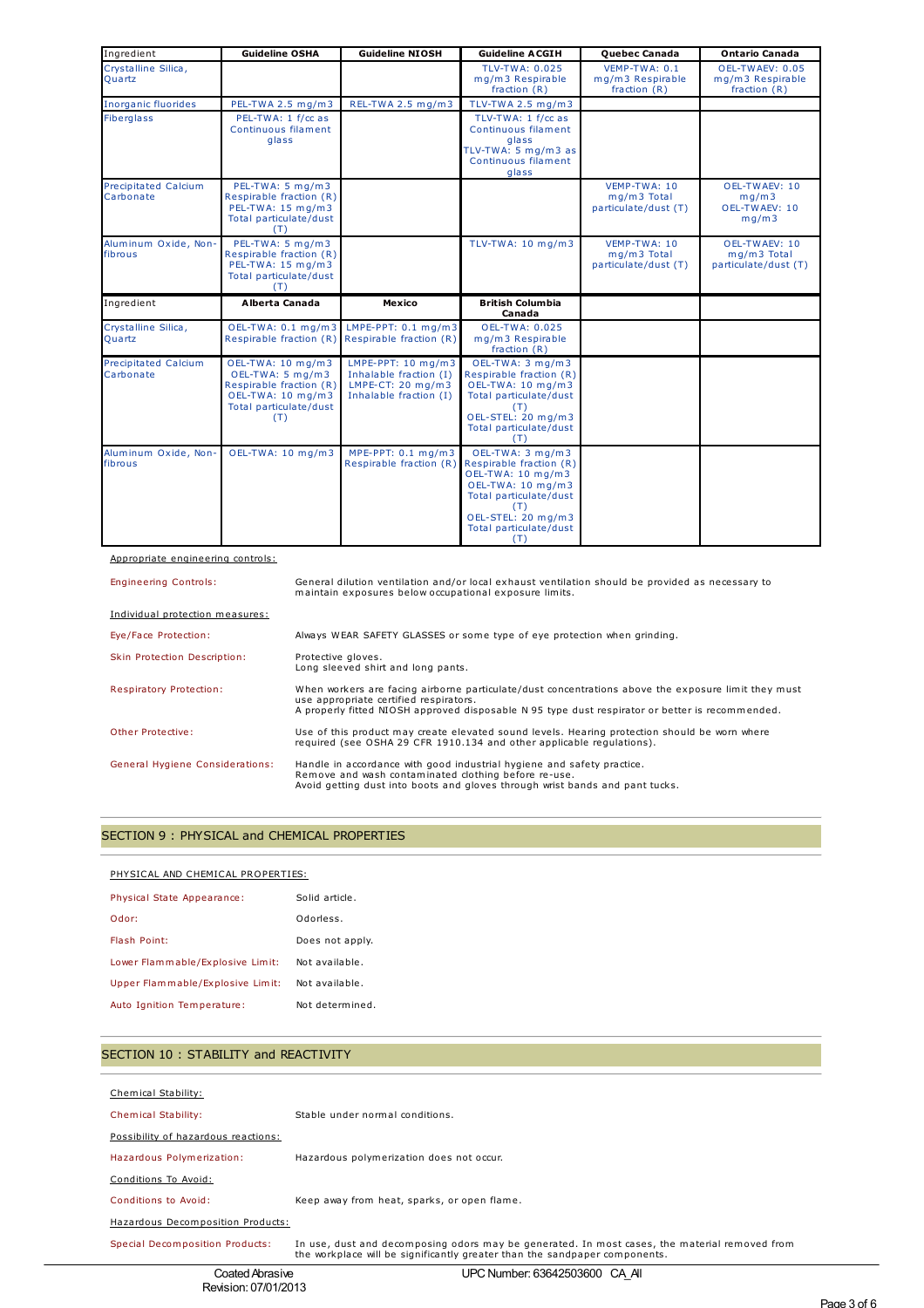## SECTION 11 : TOXICOLOGICAL INFORMATION

| <u> TOXICOLOGICAL INFORMATION:</u>     |                                                                                                                                                                                                                                                                                                                                                                                                                               |
|----------------------------------------|-------------------------------------------------------------------------------------------------------------------------------------------------------------------------------------------------------------------------------------------------------------------------------------------------------------------------------------------------------------------------------------------------------------------------------|
| Acute Toxicity:                        | This product has not been tested for its toxicity.                                                                                                                                                                                                                                                                                                                                                                            |
|                                        |                                                                                                                                                                                                                                                                                                                                                                                                                               |
| <b>Aluminum Oxide, Non-fibrous:</b>    |                                                                                                                                                                                                                                                                                                                                                                                                                               |
| ACGIH:                                 | A4 Not Classifiable as a Human Carcinogen                                                                                                                                                                                                                                                                                                                                                                                     |
| NIOSH:                                 | No Data                                                                                                                                                                                                                                                                                                                                                                                                                       |
| OSHA:                                  | No Data                                                                                                                                                                                                                                                                                                                                                                                                                       |
| IARC:                                  | No Data                                                                                                                                                                                                                                                                                                                                                                                                                       |
| NTP:                                   | No Data                                                                                                                                                                                                                                                                                                                                                                                                                       |
| <b>MEXICO Carcinogens:</b>             | A4 Not Classifiable as a Human Carcinogen                                                                                                                                                                                                                                                                                                                                                                                     |
| <b>Amorphous Silica:</b>               |                                                                                                                                                                                                                                                                                                                                                                                                                               |
| <b>RTECS Number:</b>                   | EU8655000                                                                                                                                                                                                                                                                                                                                                                                                                     |
| Eye:                                   | Eye - Rabbit Standard Draize test.: 25 mg/24H (RTECS)                                                                                                                                                                                                                                                                                                                                                                         |
| <b>Crystalline Silica, Quartz:</b>     |                                                                                                                                                                                                                                                                                                                                                                                                                               |
| <b>RTECS Number:</b>                   | VV7330000                                                                                                                                                                                                                                                                                                                                                                                                                     |
| <b>Fiberglass:</b>                     |                                                                                                                                                                                                                                                                                                                                                                                                                               |
| RTECS Number:                          | LK3651000                                                                                                                                                                                                                                                                                                                                                                                                                     |
| <b>Epoxy resin:</b>                    |                                                                                                                                                                                                                                                                                                                                                                                                                               |
| <b>RTECS Number:</b>                   | SL6475000                                                                                                                                                                                                                                                                                                                                                                                                                     |
| Eye:                                   | Eye - Rabbit Standard Draize test.: 100 mg [mild] (RTECS)                                                                                                                                                                                                                                                                                                                                                                     |
| Ingestion:                             | Oral - Rat LD50 : 11400 mg/kg [Behavioral - Somnolence (general depressed activity) Lungs, Thorax,<br>or Respiration - Dyspnea Nutritional and Gross Metabolic - Weight loss or decreased weight gain]<br>Oral - Mouse LD50 : 15600 mg/kg [Behavioral - Somnolence (general depressed activity) Lungs,<br>Thorax, or Respiration - Dyspnea Nutritional and Gross Metabolic - Weight loss or decreased weight<br>gain] (RTECS) |
| <b>Precipitated Calcium Carbonate:</b> |                                                                                                                                                                                                                                                                                                                                                                                                                               |
| <b>RTECS Number:</b>                   | FF9335000                                                                                                                                                                                                                                                                                                                                                                                                                     |
| Eye:                                   | Eye - Rabbit Standard Draize test.: 750 ug/24H (RTECS)                                                                                                                                                                                                                                                                                                                                                                        |
| Skin:                                  | Administration onto the skin - Rabbit Standard Draize test.: 500 mg/24H (RTECS)                                                                                                                                                                                                                                                                                                                                               |
| Ingestion:                             | Oral - Rat LD50: 6450 mg/kg [Details of toxic effects not reported other than lethal dose value]<br>(RTECS)                                                                                                                                                                                                                                                                                                                   |
| <b>Aluminum Oxide, Non-fibrous:</b>    |                                                                                                                                                                                                                                                                                                                                                                                                                               |
| RTECS Number:                          | BD1200000                                                                                                                                                                                                                                                                                                                                                                                                                     |
| Inhalation:                            | Inhalation - Rat TCLo: 200 mg/m3/5H/28W (Intermittent) [Lungs, Thorax, or Respiration - Structural<br>or functional change in trachea or bronchi; Lungs, Thorax, or Respiration - Chronic pulmonary edema;<br>Related to Chronic Data - death] (RTECS)                                                                                                                                                                        |
| <b>Phenol formaldehyde polymer:</b>    |                                                                                                                                                                                                                                                                                                                                                                                                                               |
| RTECS Number:                          | SM8542500                                                                                                                                                                                                                                                                                                                                                                                                                     |
| Skin:                                  | Administration onto the skin - Rat LD50 : >2 gm/kg [Details of toxic effects not reported other than<br>lethal dose value ] (RTECS)                                                                                                                                                                                                                                                                                           |
| Ingestion:                             | Oral - Rat LD50 : >5 gm/kg [Details of toxic effects not reported other than lethal dose value ]<br>(RTECS)                                                                                                                                                                                                                                                                                                                   |

## SECTION 12 : ECOLOGICAL INFORMATION

#### Ecotoxicity:

Ecotoxicity: No ecotoxicity data was found for the product.

#### SECTION 13 : DISPOSAL CONSIDERATIONS

#### Description of waste:

Waste Disposal: Use standard landfill methods consistent with applicable Federal, State, Provincial and local laws.

## SECTION 14 : TRANSPORT INFORMATION

DOT Shipping Name: Not regulated as hazardous material for transportation.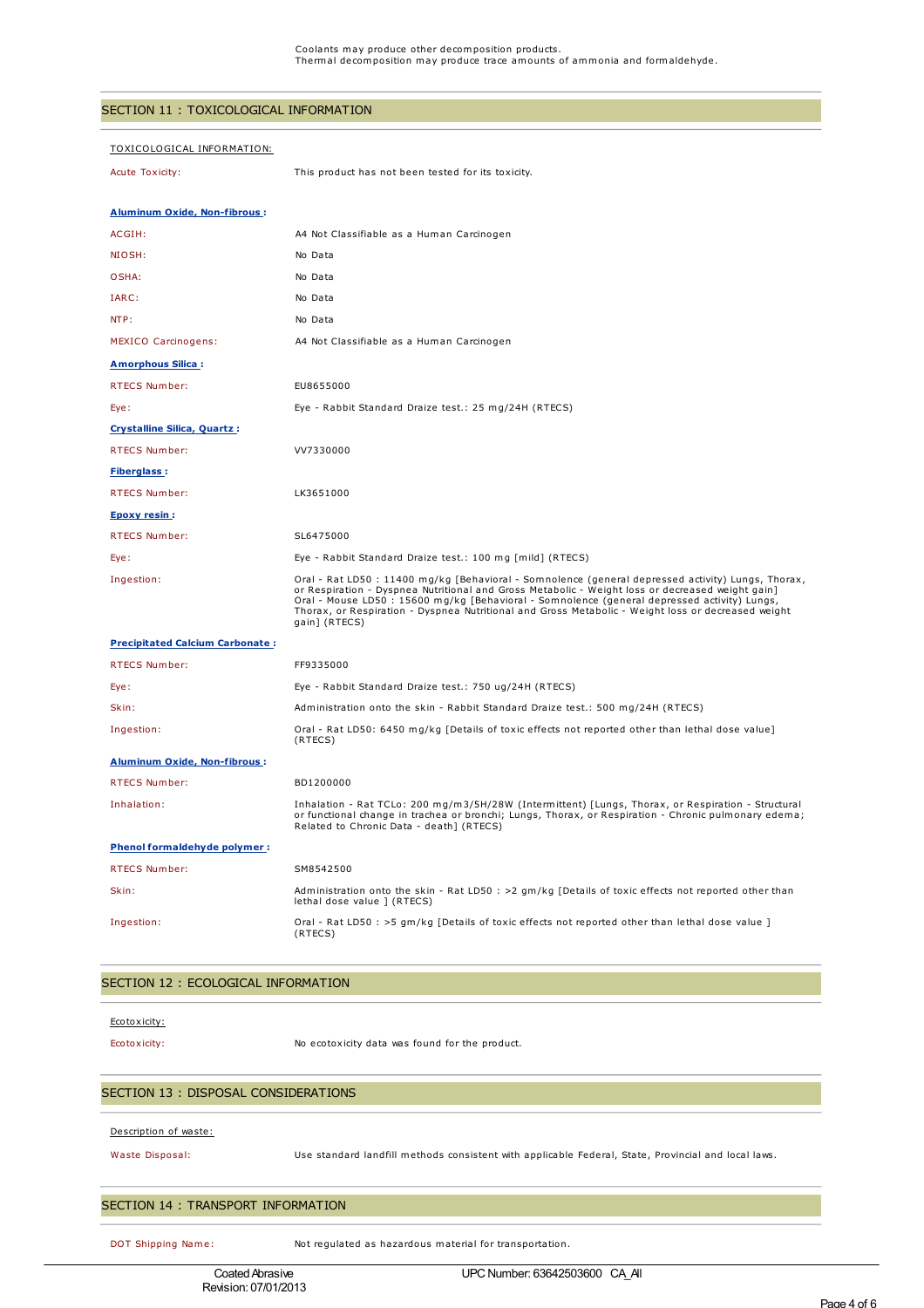DOT UN Number: Not regulated as hazardous material for transportation.

IATA Shipping Name: Not regulated as hazardous material for transportation.

Canadian Shipping Name: This product is Not Regulated under the Transportation of Dangerous Goods Act. (CAN).

## SECTION 15 : REGULATORY INFORMATION

Safety, health and environmental regulations specific for the product:

## **Inventory Status**

|                                | <b>Japan ENCS</b> | <b>South Korea KECL</b> | <b>Australia AICS</b> | <b>Canada DSL</b> | <b>TSCA Inventory</b> |
|--------------------------------|-------------------|-------------------------|-----------------------|-------------------|-----------------------|
|                                |                   |                         |                       |                   | <b>Status</b>         |
| Amorphous Silica               |                   |                         |                       | Listed            | Listed                |
| Crystalline Silica, Quartz     |                   |                         |                       | Listed            | Listed                |
| <b>Fiberglass</b>              |                   |                         |                       | Listed            | Listed                |
| Epoxy resin                    |                   |                         |                       | Listed            | Listed                |
| Precipitated Calcium Carbonate |                   |                         |                       | Listed            | Listed                |
| Aluminum Oxide, Non-fibrous    | $(1) -23$         | KE-01012                | Listed                | Listed            | Listed                |
| Phenol formaldehyde polymer    |                   |                         |                       | Listed            | Listed                |

#### **Amorphous Silica :**

| Canada IDL:                            | Identified under the Canadian Hazardous Products Act Ingredient Disclosure List: 0.1%.1403(1488) |
|----------------------------------------|--------------------------------------------------------------------------------------------------|
| <b>Crystalline Silica, Quartz:</b>     |                                                                                                  |
| Canada IDL:                            | Identified under the Canadian Hazardous Products Act Ingredient Disclosure List: 0.1%.1406(1491) |
| <b>Aluminum Oxide, Non-fibrous:</b>    |                                                                                                  |
| Canada IDL:                            | Identified under the Canadian Hazardous Products Act Ingredient Disclosure List: 0.1%.50(1298)   |
|                                        |                                                                                                  |
| <b>Amorphous Silica:</b>               |                                                                                                  |
| EC Number:                             | $231 - 545 - 4$                                                                                  |
| <b>Crystalline Silica, Quartz:</b>     |                                                                                                  |
| EC Number:                             | 238-878-4                                                                                        |
| <b>Fiberglass:</b>                     |                                                                                                  |
| EC Number:                             | $266 - 046 - 0$                                                                                  |
| <b>Precipitated Calcium Carbonate:</b> |                                                                                                  |
| EC Number:                             | 207-439-9                                                                                        |
| <b>Aluminum Oxide, Non-fibrous:</b>    |                                                                                                  |
| EC Number:                             | $215 - 691 - 6$                                                                                  |

## **State Right To Know**

|                             | <b>RI</b> | MN     | ΙL      | PА     | MA     |
|-----------------------------|-----------|--------|---------|--------|--------|
| Amorphous Silica            |           |        |         | Listed | Listed |
| Crystalline Silica, Quartz  |           |        |         | Listed | Listed |
| Aluminum Oxide, Non-fibrous | Listed    | Listed | No Data | Listed | Listed |

|                             | NJ                                      |  |  |
|-----------------------------|-----------------------------------------|--|--|
| Aluminum Oxide, Non-fibrous | Listed: NJ Hazardous<br>List: Substance |  |  |
|                             | Number: 2891                            |  |  |

## SECTION 16 : ADDITIONAL INFORMATION

| <b>HMIS Ratings:</b>             |                 |                            |                           |
|----------------------------------|-----------------|----------------------------|---------------------------|
| <b>HMIS Health Hazard:</b>       |                 | <b>Health Hazard</b>       | ×<br>ш                    |
| HMIS Fire Hazard:                | 0               | <b>Fire Hazard</b>         | $\mathbf o$               |
| <b>HMIS Reactivity:</b>          | 0               | <b>Reactivity</b>          | $\mathbf{0}$              |
| <b>HMIS Personal Protection:</b> | X               | <b>Personal Protection</b> | $\boldsymbol{\mathsf{x}}$ |
|                                  |                 |                            |                           |
| <b>SDS Creation Date:</b>        | August 15, 2009 |                            |                           |
| <b>SDS Revision Date:</b>        | July 01, 2013   |                            |                           |